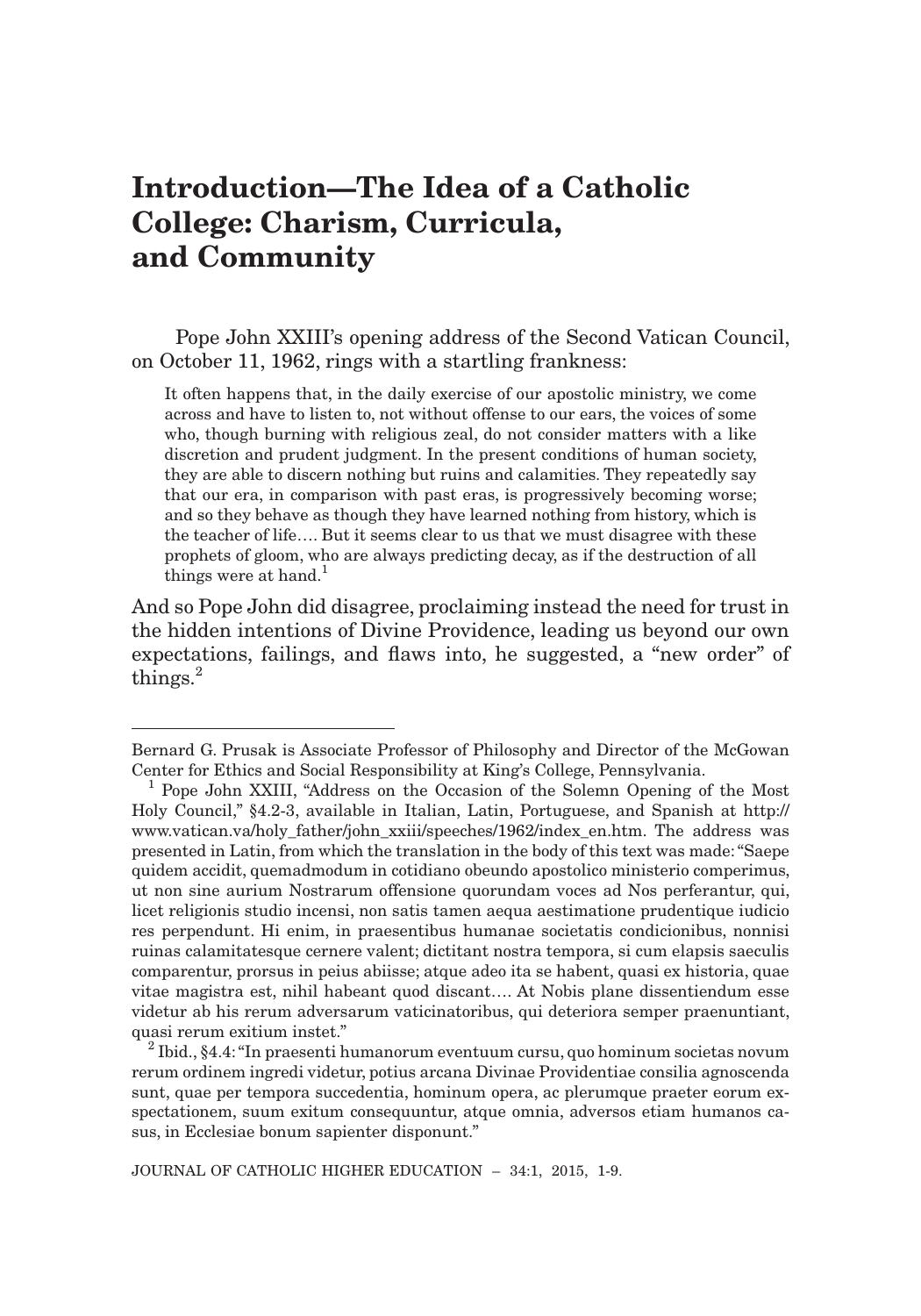The watchwords of the Council were *ressourcement*—back to the sources!—and *aggiornamento*—to the day! That they together bespoke the spirit of the Council is a reminder that, in more clichéd terms, the Council had no interest in throwing out the baby with the bathwater. To the contrary, the Council sought to open the Church—the whole people of God—to the workings of the Spirit: more precisely, to cooperate with the Spirit in its work of making the Church young again.<sup>3</sup> The old Church was to be renewed and enabled to speak and minister effectively to the day by returning to the founts of its life: at bottom, the astonishing gift of new life realized by encounter with the crucified and risen Christ.

This issue of the *Journal of Catholic Higher Education* includes six papers presented at the fall 2014 conference "The Idea of a Catholic College," organized and hosted by King's College in Wilkes-Barre, Pennsylvania.<sup>4</sup> Readers of this journal will know that, in the extensive literature of the last forty years on the nature and mission of Catholic colleges and universities, one not infrequently finds a note of lamentation that, in the aftermath of the Council, baby did go out with bathwater, or in any event is very likely on the way out soon.<sup>5</sup> Consider, for example, merely the subtitle of the impressive study by Melanie Morey and John Piderit, SJ, *Catholic Higher Education: A Culture in Crisis*, published in 2006.<sup>6</sup> As the title of the King's conference indicates, it too was

<sup>3</sup> See *Lumen Gentium* (Dogmatic Constitution on the Church), §4, promulgated November 21, 1964, available at http://www.vatican.va/archive/hist\_councils/ii\_vatican\_ council/documents/vat-ii\_const\_19641121\_lumen-gentium\_en.html.

<sup>&</sup>lt;sup>4</sup> Further papers from the conference will appear in the journal's summer issue.

<sup>5</sup> Other relevant events include the 1967 Land O'Lakes statement, asserting the autonomy of Catholic universities "in the face of authority of whatever kind" and the incorporation of most American Catholic colleges and universities under the leadership of boards of trustees independent of the institutions' sponsoring religious orders. See "The Land O'Lakes Statement: The Nature of the Contemporary Catholic University," §1, available at http://www.bc.edu/content/dam/files/offices/mission/pdf1/cu8.pdf, insightfully discussed by David J. O'Brien, "The Land O'Lakes Statement," http://www.bc.edu/content/ dam/files/offices/mission/pdf1/cu7.pdf.

<sup>6</sup> Melanie M. Morey and John J. Piderit, SJ, *Catholic Higher Education: A Culture in Crisis* (Oxford: Oxford University Press, 2006). According to the authors, the "optimism and enthusiasm" that senior administrators of Catholic institutions often expressed in interviews appear, in a word, "unfounded" (347). Similarly, George Marsden has claimed that a "good case can be made that Catholic universities today are about where their Protestant American counterparts were between the two world wars," which is to say in transition—and perhaps inexorably so—from having meaningful religious identities to being not much more than historically, vestigially Christian; see his paper "What Can Catholic Universities Learn from Protestant Examples?" in *The Challenge and Promise*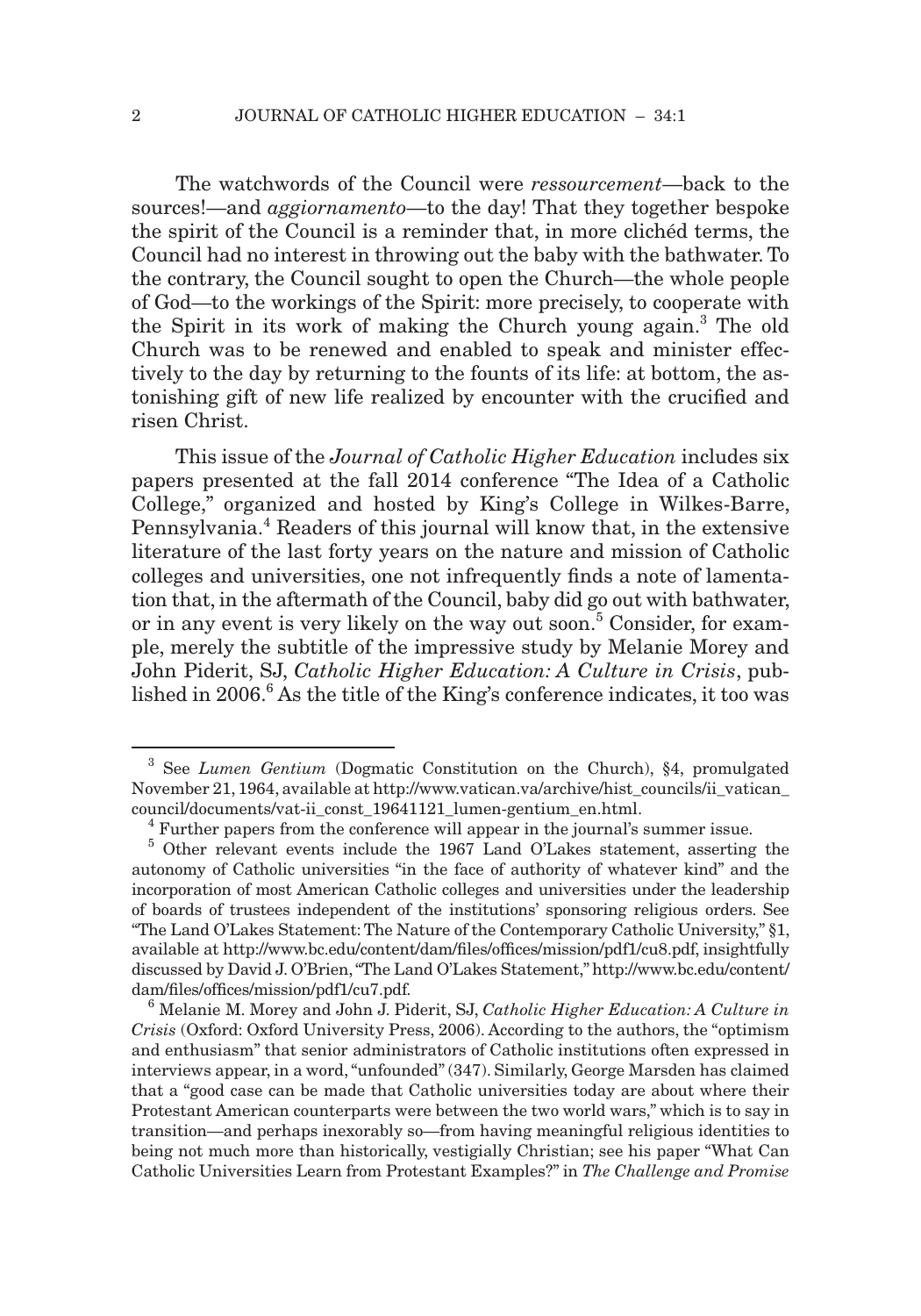## INTRODUCTION 3

focused on what is essential to Catholic higher education. But the conference further aimed to bring together, on the one hand, Pope Saint John XXIII's trust in an emerging "new order" with, on the other, Pope Saint John Paul II's attention to institution building, as evident in his apostolic constitution *Ex corde Ecclesiae*, promulgated in 1990.<sup>7</sup> In other words, the conference hoped to push the arguments of the last forty years a bit further along, at once acknowledging serious challenges,<sup>8</sup> yet trusting that the Spirit might provide aplenty—to return to the watchwords of the Council, that *ressourcement* might yet lead to *aggiornamento*.

Not least of the insights from the last forty years is one that has been but faintly heard. In the words of Naomi Meara, "Maybe it is more productive to think about all the diverse elements that are included in the very untidy construct of a church-related" institution of higher

 $7$  Controversy over this document centered, as is likely all too well known, on its stipulation that "those who teach theological disciplines in any institute of higher studies have a mandate from the competent ecclesiastical authority." However, other stipulations—like that "the number of non-Catholic teachers should not be allowed to constitute a majority within the Institution"—also generated some heat if not always light. *Ex corde*, it was worried, did not so much promise a revitalized academic culture as threaten loss of academic freedom and unduly restrictive hiring practices. Commentators generally agreed with Pope John Paul's claims that the Catholic university is born "from the heart of the Church" and that Catholic colleges and universities participate *in* the Church, but no few disagreed with the conclusion that the institutional Church, which is to say the magisterium, ought then to have a role in these institutions' governance. See Pope John Paul II, *Ex corde Ecclesiae* (*Apostolic Constitution on Catholic Universities*), pt. 2, article 4, §3, n. 50, citing canon 812; pt. 2, article 4, §4; and pt. 1A, §27, available at http://www.vatican.va/holy\_father/john\_paul\_ii/apost\_constitutions/documents/hf\_ jp-ii\_apc\_15081990\_ex-corde-ecclesiae\_en.html. Compare Catherine Mowry LaCugna, "Some Theological Refl ections on *Ex corde Ecclesiae*," in *The Challenge and Promise of a Catholic University*, 117-125, and George Dennis O'Brien, *The Idea of a Catholic University* (Chicago: The University of Chicago Press, 2002), 152-163.

<sup>8</sup> See, for a succinct statement of these challenges, Alice B. Hayes's 2007 address at a meeting of Jesuit advancement officers, "Trends in Catholic Higher Education," available at http://www.slu.edu/jaa/conference\_2007/presentations\_2007/Trends\_in\_ Catholic\_Higher\_Education\_Hayes.doc. Hayes was president of the University of San Diego from 1996 to 2003.

*of a Catholic University*, ed. Theodore M. Hesburgh, CSC (Notre Dame, IN: University of Notre Dame Press, 1994), 187-198, at 187. See further John McGreevy's study "Catholics, Catholicism, and the Humanities since World War II," in *The Humanities and the Dynamics of Inclusion since World War II*, ed. David A. Hollinger (Baltimore: The Johns Hopkins University Press, 2006), 189-216. McGreevy remarks, toward his study's end, that "forming a new generation of Catholic scholars now seems an especially daunting challenge" (206).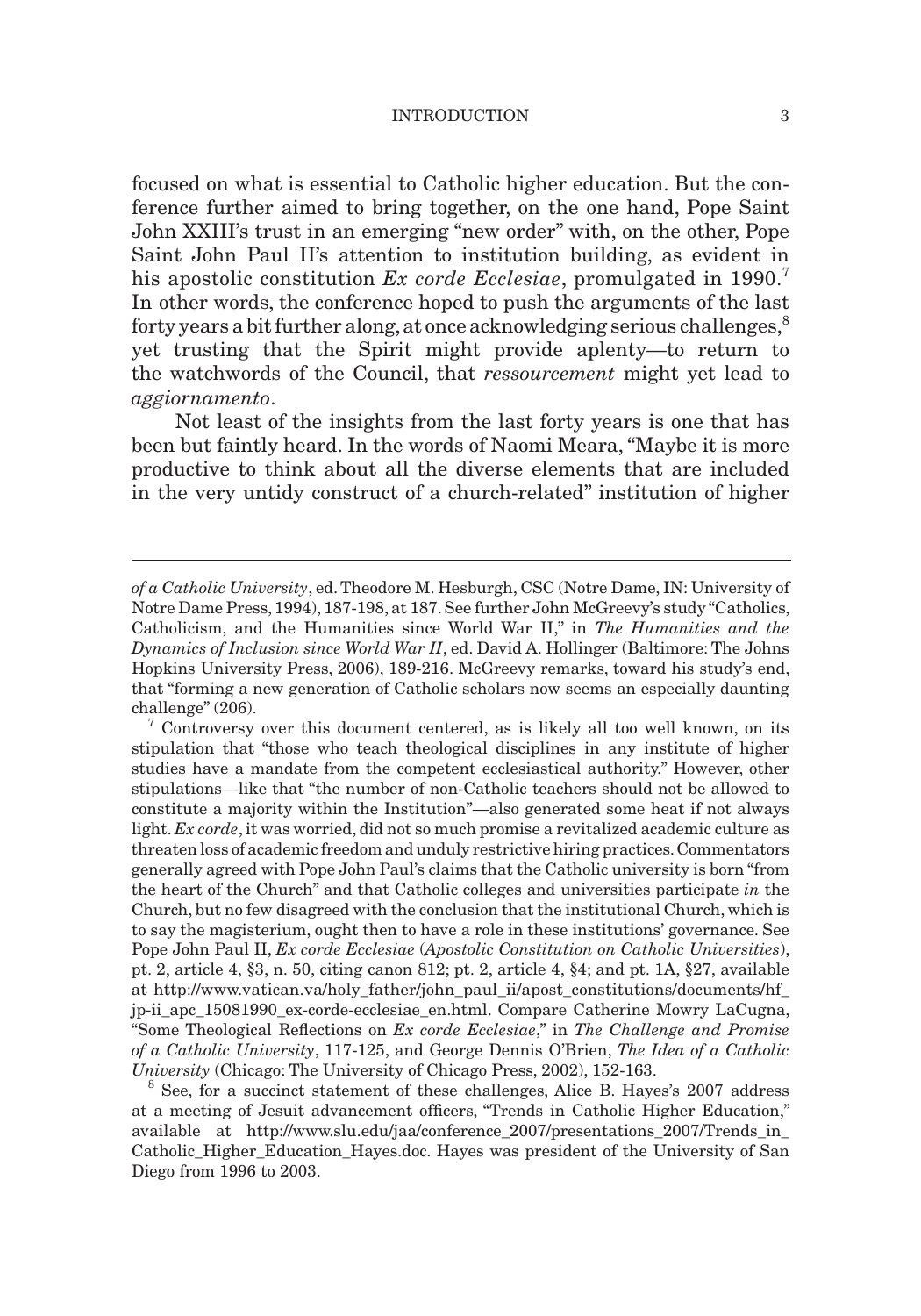education than it is to focus on what is *central* to such an institution.<sup>9</sup> For, as she also wrote, it may be that to "focus on what is central misses the point and perhaps derails us into conversations of importance or self-importance rather than leads us to the substance of our potential contributions."<sup>10</sup>

Accordingly, the King's conference was focused less on the ideal type (if such exists) of a Catholic college than it was on the *ideas* that have animated and animate to this day Catholic colleges and universities. The focus fell on Catholic colleges, rather than universities as is more often the case in the literature, for several reasons. First and most pragmatically, King's College is focused primarily on undergraduate education, and the organizers hoped for the conference to contribute toward that institution's mission. Second, the majority of the two hundredplus Catholic institutions in the United States are undergraduatefocused colleges rather than research-focused universities, whatever these institutions call themselves. Third and finally, even the most developed and accomplished of the genuine dozen or so Catholic universities, like King's College's sister school, the University of Notre Dame (both sponsored by the Congregation of Holy Cross), devote considerable resources to undergraduate education, in particular in the liberal arts and sciences.

One example of an idea that has animated Catholic colleges is that faith and reason are complementary, not opposed or merely extrinsically related. In other words, it is not the case that nature—the province of reason—and grace—the province of faith—are altogether independent orders. Instead, according to the Catholic tradition at least, the claims of faith call forth and challenge our natural desire to know and to understand, while the dynamism of the reasoning mind inevitably brings it—unless ideology, sloth, or the myriad distractions of consumer culture disrupt its path—to the questions of meaning and import that constitute the horizon of faith.<sup>11</sup> This idea explains another that we find in Catholic institutions: namely, that undergraduates do well to have courses in both theology and philosophy. Traditionally, these disciplines have been understood as "sapiential" and "architectonic," transcending

<sup>9</sup> Naomi M. Meara, "Diversity and Change: A View from the Margin," in *The Challenge and Promise of a Catholic University*, 199-208, at 199.

<sup>&</sup>lt;sup>11</sup> Compare Michael J. Buckley, SJ, *The Catholic University as Project and Promise: Refl ections in a Jesuit Idiom* (Washington, DC: Georgetown University Press, 1998), 15-16. It should be noted that *just how far* reason can take us is subject to disagreement not only within Christianity (for example, between Catholicism and the Reform tradition), but within Catholicism as well.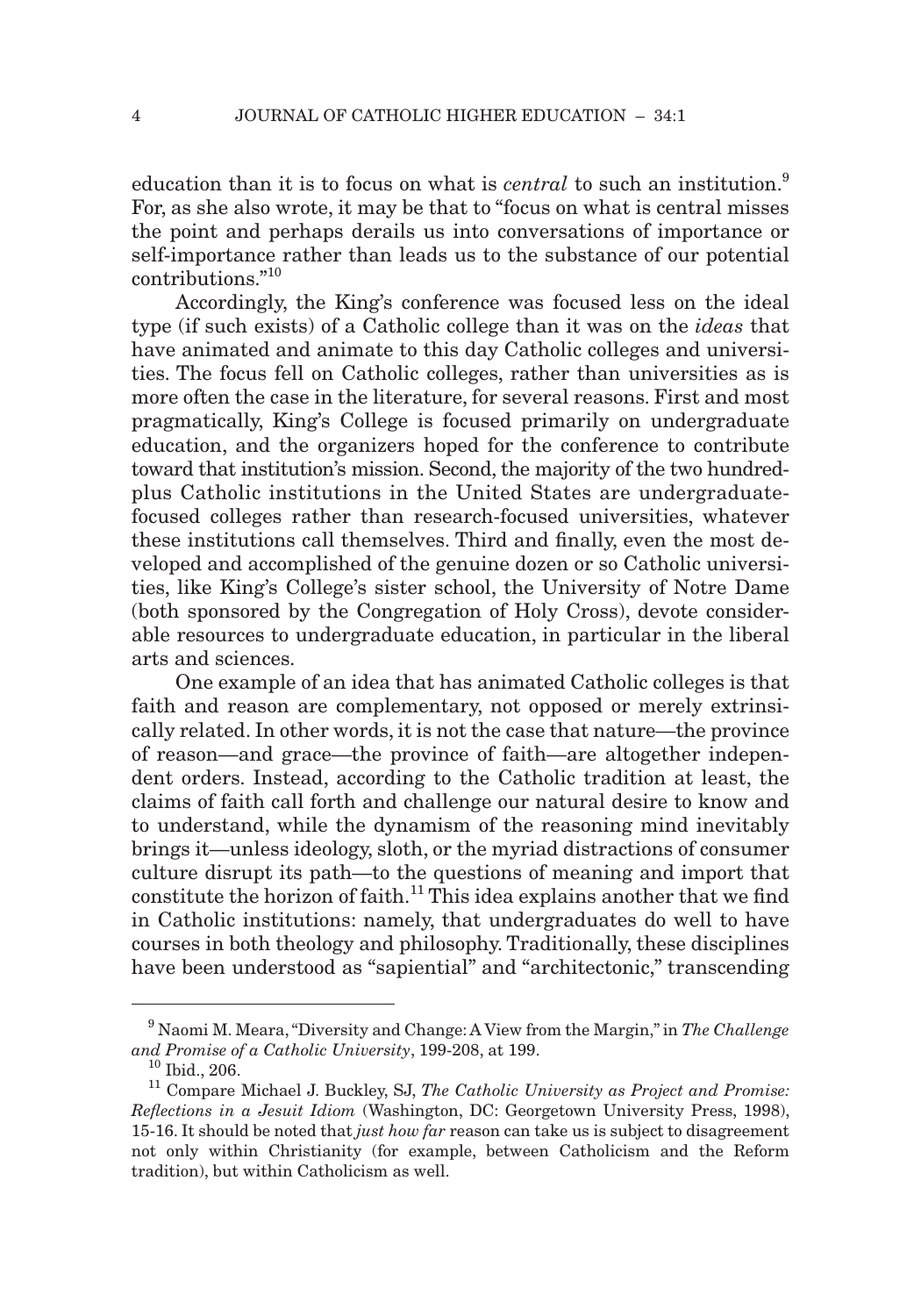and integrating the many disciplines, with theology as apex, completing all knowledge; and philosophy as foundational, disclosing its presuppositions and driving to ever-deepening inquiry.<sup>12</sup>

Obvious questions to ask in this regard include: (1) whether philosophy and theology are nowadays up to these charges, or whether they have become merely two disciplines among others and ought to be considered accordingly; and (2) if philosophy and theology in fact can meet or move toward meeting these charges, how courses in core or general education curricula should be conceived and structured. To put these questions more positively, what do philosophy and theology now have to offer to undergraduates in our Catholic colleges? What great works can these disciplines strive to accomplish?

Arguably (to revert again to a less positive tone), since the collapse of Neoscholasticism in the 1960s, Catholic colleges and universities "have manifested rather poorly the unity and integration of knowledge" that they like to proclaim.13 Moreover, as Morey and Piderit write, whereas until the mid-1960s "it was in philosophy, rather than theology or religion, that students became acquainted with principles that embodied a Catholic worldview," nowadays, these authors report, "the role of philosophy in communicating [the Catholic intellectual] tradition is hazy in the minds of many senior administrators," and this burden seems to fall more heavily on theology.<sup>14</sup> Yet whether today's theology departments are capable of bearing this burden likewise can be doubted, "if only," as the philosopher Alasdair MacIntyre has remarked, "because they commonly suffer from the same ills of specialization and fragmentation as other departments."15 Yet MacIntyre does not give pessimism the last word. In his estimation, not only does the extent

<sup>12</sup> See Hesburgh, "The Challenge and Promise of a Catholic University," in *The Challenge and Promise of a Catholic University*, 1-12, at 6-7, and Buckley, *The Catholic University as Project and Promise*, 151-182. Compare, more recently, John C. Cavadini, "Why Study God? The Role of Theology at a Catholic University," *Commonweal*, October 11, 2013, 12-18, especially 14-16. "The very point of theology," Cavadini writes, "is to engage the truths of faith in a 'dialogue with reason'—that is, with all the other disciplines that arise from the questioning human spirit and our observation of the world" (14). On this account, "Philosophy is a partner to theology in the integration of the intellectual life, since it, too, asks questions that transcend the disciplines" questions, for example, about being, intelligibility, knowledge, and value (15).

 $13$  Wilson D. Miscamble, CSC, "Meeting the Challenge and Fulfilling the Promise: Mission and Method in Constructing a Great Catholic University," in *The Challenge and Promise of a Catholic University*, 209-223, at 216. 14 Morey and Piderit, *Catholic Higher Education*, 129, 106, 107.

<sup>&</sup>lt;sup>15</sup> Alasdair MacIntyre, "The End of Education: The Fragmentation of the American University," *Commonweal*, October 20, 2006, 10-14, at 14.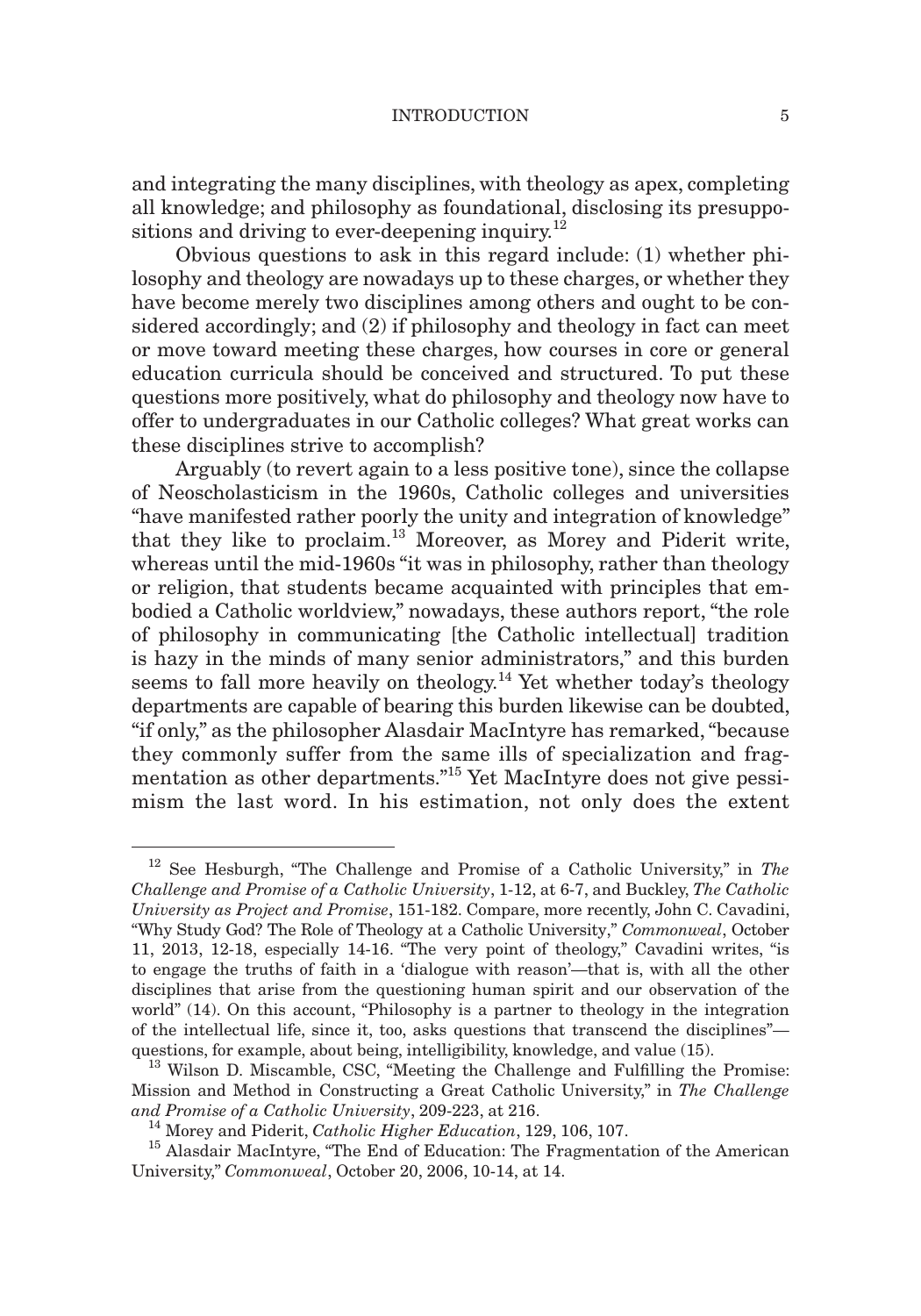of these ills vary greatly from institution to institution, but "[i]t is also true that everything or almost everything that must be taught in a reformed curriculum is already taught somewhere in most universities, yet not at present in a way that allows students to bring together the various things that they learn, so that they can understand what is at stake in answering the key questions." According to MacIntyre, many Catholic institutions "do possess the intellectual resources" to make this kind of education possible. "What we lack," he claims, is "the will to change, and that absence of will is a symptom of a quite unwarranted complacency concerning our present state and our present direction.<sup>"16</sup>

Another idea that has animated Catholic colleges, deeply related to that of the complementarity of faith and reason, is that all reality is suffused with the presence of God, such that God may be found in all things, including the "book" of nature.<sup>17</sup> If all things are potentially sacramental (disclosive of God), then education is never merely secular; it has a religious dimension no matter the discipline. Along these same lines, as the theologian Michael Himes has observed, an implication of God's incarnation in Jesus is that the way to become more like God is to be as fully human as we can.<sup>18</sup> Inasmuch as liberal education has as its concern and responsibility the humane growth of students, it is then a work of sanctification—Basil Moreau, the founder of the Congregation of Holy Cross, claimed even resurrection<sup>19</sup>—which explains why the Church has long supported educational institutions rather than restricting itself to catechetics.<sup>20</sup>

Here again, however, obvious questions arise. (1) Do these ideas find resonance and expression in our curricula? Traditionally, philosophy and theology have been cast as "central" to the Catholic Intellectual Tradition. Other disciplines like biology, history, and literature have been included in Catholic colleges' cores, but on the grounds that they are themselves "central" to liberal education—as if liberal education

 $16$  Ibid.

<sup>&</sup>lt;sup>17</sup> Compare Lawrence S. Cunningham, "Perspectives in Catholic Theology," in *Teaching the Tradition: Catholic Themes in Academic Disciplines*, ed. John J. Piderit, SJ, and Melanie Morey (Oxford: Oxford University Press, 2012), 47-63, at 47.

<sup>&</sup>lt;sup>18</sup> Michael J. Himes, "Finding God in All Things': A Sacramental Worldview and Its Effects," in *As Leaven in the World: Catholic Perspectives on Faith, Vocation, and the Intellectual Life*, ed. Thomas M. Landy (Franklin, WI: Sheed & Ward, 2001), 91-103, at 101.

<sup>19</sup> Basil Anthony Moreau, *Christian Education: For Use by the Educators of the Congregation of Holy Cross*, 16, available online, in a translation by many hands, at http://www.holycrossinstitute.org/sites/default/fi les/u11/christian\_education.pdf. "Hurry then," Moreau writes in the conclusion of this text, "take up this work of resurrection, never forgetting that the special end of your institute is, before all, to sanctify youth."

<sup>&</sup>lt;sup>20</sup> Himes, "Finding God in All Things," in *As Leaven in the Word*, 102.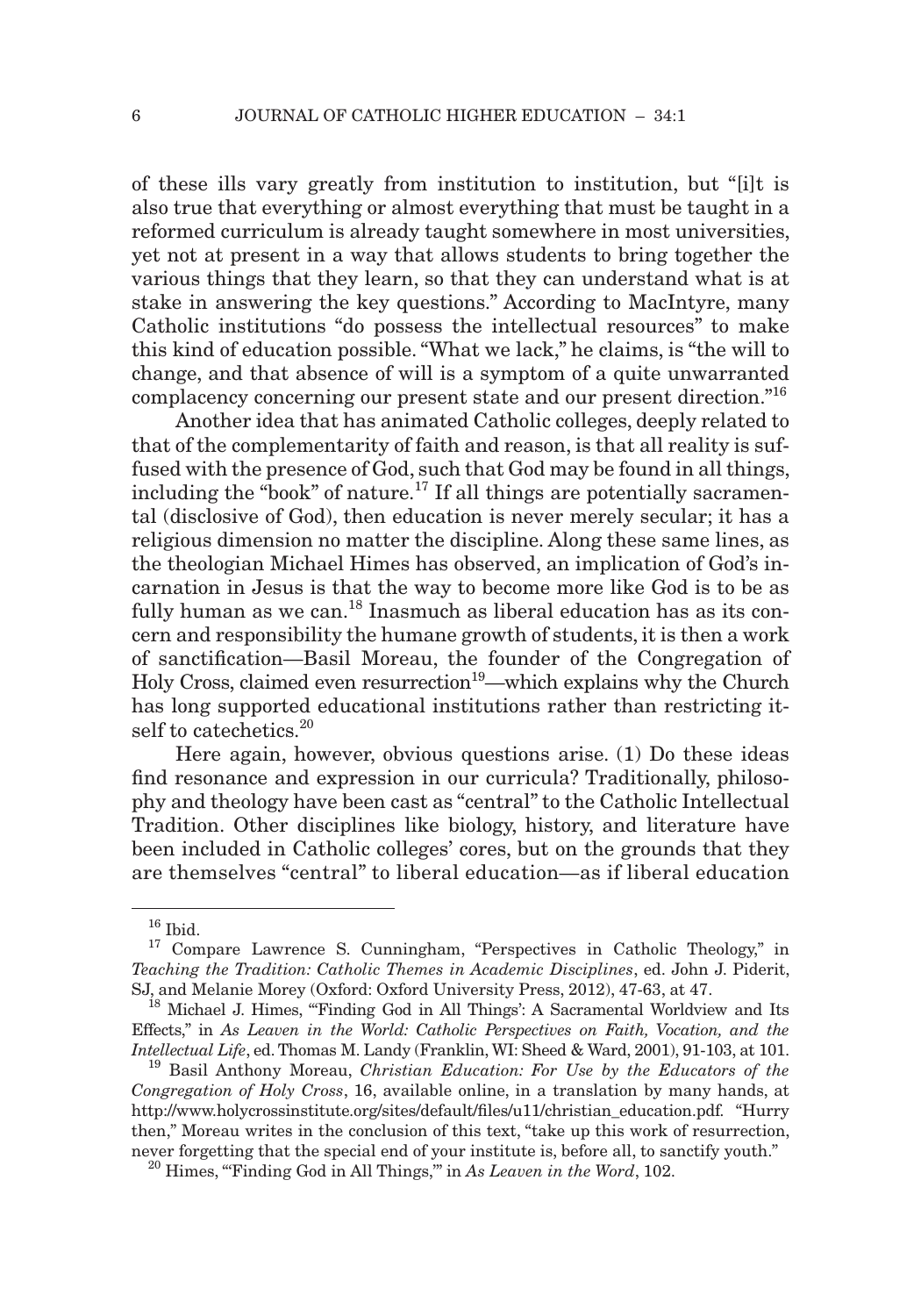## INTRODUCTION 7

were an extra good that Catholic colleges could deliver, apart from whatever it is that they are really focused on. An implication of this perspective is that there are then more or less mission-free zones of the curriculum, as in fact one will sometimes hear. It is much rarer to find an argument for the importance of the humanities, social sciences, and natural sciences on the grounds that all these disciplines, too, serve and express the basic mission of Catholic higher education.<sup>21</sup> But let us say that they were understood in these terms. At least two further questions then arise. (2) Would this understanding make a difference for either the conception or content of the biology, history, and literature courses—to stay with the same examples—in the general education curriculum?<sup>22</sup> And  $(3)$  what about the conception, content, or structure of the general education curriculum itself (which is to say, how these courses fit together)?

Similar questions apply with equal if not greater force to the many professional programs offered at Catholic colleges, like athletic training, business, criminal justice, education, engineering, nursing, and others. (King's has a strong physician assistant program and growing interests in engineering.) (1) How, one might well wonder, does the idea that reality is suffused with the presence of God, or the idea that the way to become more like God is to be as fully human as we can, find expression in *these* programs, which often attract many non-Catholic students to Catholic colleges? Further questions to consider in this regard include (2) whether the various professional programs have a distinctive vocation within the context of Catholic higher education and (3) how these programs might best be articulated with the colleges' core curricula. Some Catholic business schools—sometimes following the lead, interestingly, of Catholic healthcare organizations—have begun to think creatively about how to communicate core values not only through the curriculum (through what faculty and administrators *say* to students), but through the schools' operations and structures (that is, by attending to the values that the schools in fact embody. $^{23}$ 

Finally, Morey and Piderit note that "all too frequently, campus ministry is expected to be almost the sole bearer and purveyor of the Catholic tradition at Catholic colleges and universities"—a fact that, they go on to say, "simply has to change" if these institutions aspire to

<sup>21</sup> But see Buckley, *The Catholic University as Project and Promise*, 121-128. 22 Compare here Morey and Piderit's edited volume (cited above) *Teaching the Tradition: Catholic Themes in Academic Disciplines*. 23 See Kenneth E. Goodpaster and T. Dean Maines, "The Distinctive Vocation of

Business Education in Catholic Universities," *Journal of Catholic Higher Education* 31(2) (2012): 193-212.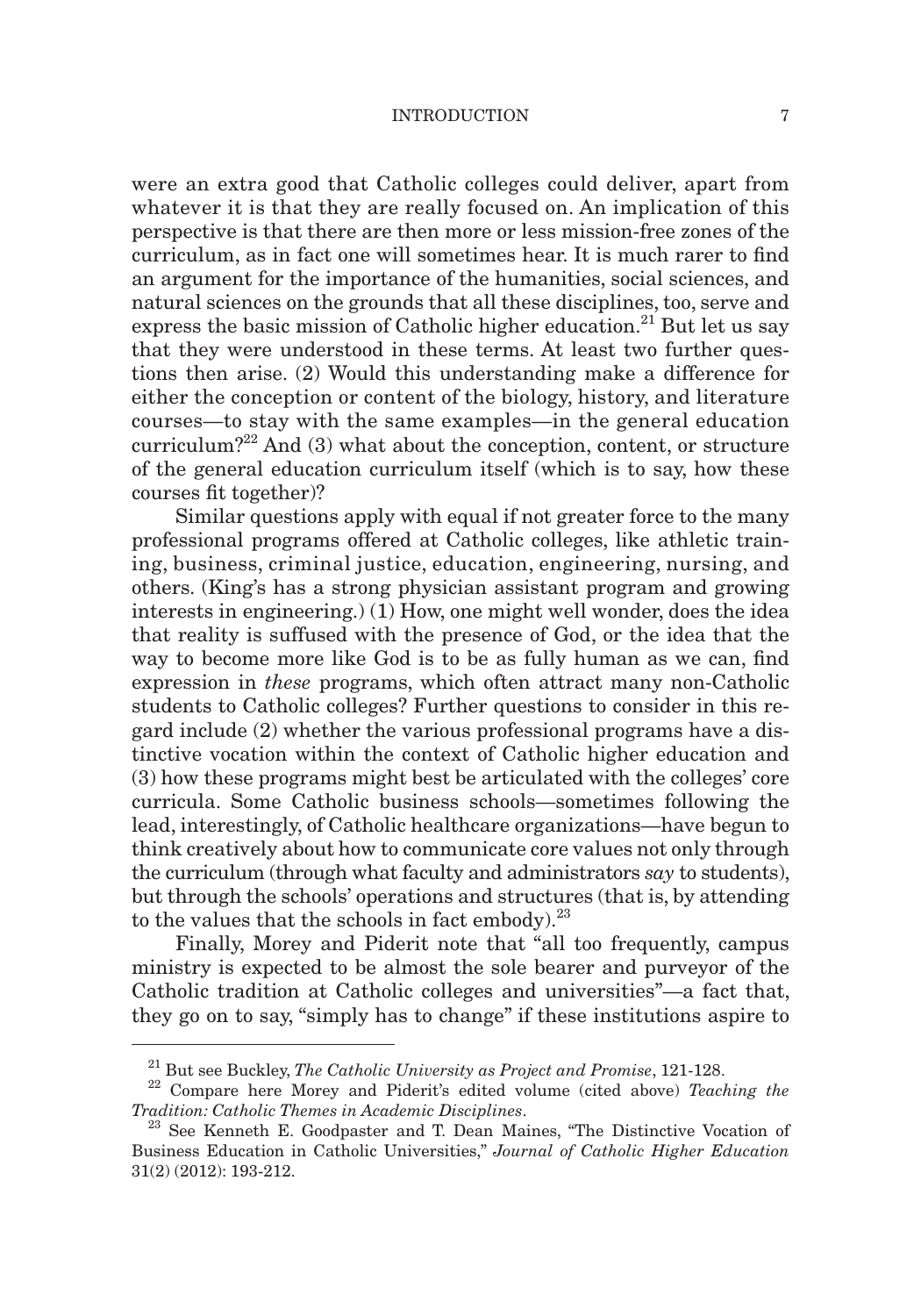participate in and advance the Catholic *Intellectual* Tradition and so to  $develop$  students in both mind and heart.<sup>24</sup> Let us say that this change does come to pass: that all the disciplines, even the professional programs, and not only philosophy and theology, can articulate how they serve and express the mission of the college. The questions then arise, (1) What roles do campus ministry, service centers, learning communities, and the like have to play? (2) More precisely, how can they be (as they often are already), not extracurricular, but co-curricular, contributing to the educational mission of the college? Service learning courses; social justice activities coordinated with rigorous reflection upon the Gospel, the social teachings of the Church, economics, sociology, and history; and studyabroad opportunities in the so-called developing or two-thirds world among what Pope Francis has called "the young Catholic churches"<sup>25</sup>—all these initiatives and others hold the potential of allowing students to come to know the world's problems "from the inside," as Pope Francis has recently implored. Francis's concern here is that Christianity not become a "lab faith," talking about the world's problems only from a far.  $2^6$ 

Catholic colleges and universities often speak of seeking to transform minds and hearts. For example, Holy Cross institutions quote Father Moreau's injunction, in one of his circular letters, that "[w]e shall always place education side by side with instruction; the mind will not be cultivated at the expense of the heart.<sup>"27</sup> Yet one could wonder just what the mandate is for an institution of higher learning to trifle, as one might provocatively put it, with people's hearts, all the more when increasing religious diversity among both students and faculty is a fact at many Catholic institutions.<sup>28</sup> Perhaps a suggestion is to be found in Pascal's celebrated claim that "the heart has reasons that reason does not know."<sup>29</sup> If so, the challenge for Catholic colleges is first to clarify

<sup>24</sup> Morey and Piderit, *Catholic Higher Education*, 197.

 $25$  See the interview of Pope Francis conducted by Antonio Spadaro, SJ, published under the title "A Big Heart Open to God," *America*, September 30, 2013, 15-38, at 22.

<sup>26</sup> Ibid., 36.

 $27$  Basil Anthony Moreau, Circular Letter 36 (1849), quoted in William D. Dorwart, CSC, "Union of Hope," in *The Foundation of Freedom: Teaching, Faith, and Service*, ed. William Hund, CSC, and Margaret Monahan Hogan (Portland, OR: The University of Portland Press, 2006), 49-55, at 50.

<sup>&</sup>lt;sup>28</sup> See for a striking example Ian Lovett, "Abortion Vote Exposes Rift at a Catholic University," *New York Times*, October 6, 2013, available at http://www.nytimes.com/ 2013/10/07/us/abortion-vote-exposes-rift-at-catholic-university.html. The university in question is Loyola Marymount in Los Angeles.

<sup>29</sup> Blaise Pascal, *Pensées*, ed. Léon Brunschvicg (Paris: Garnier-Flammarion, 1976), 277-423, p. 127: "Le cœur a ses raisons, que la raison ne connaît point…."